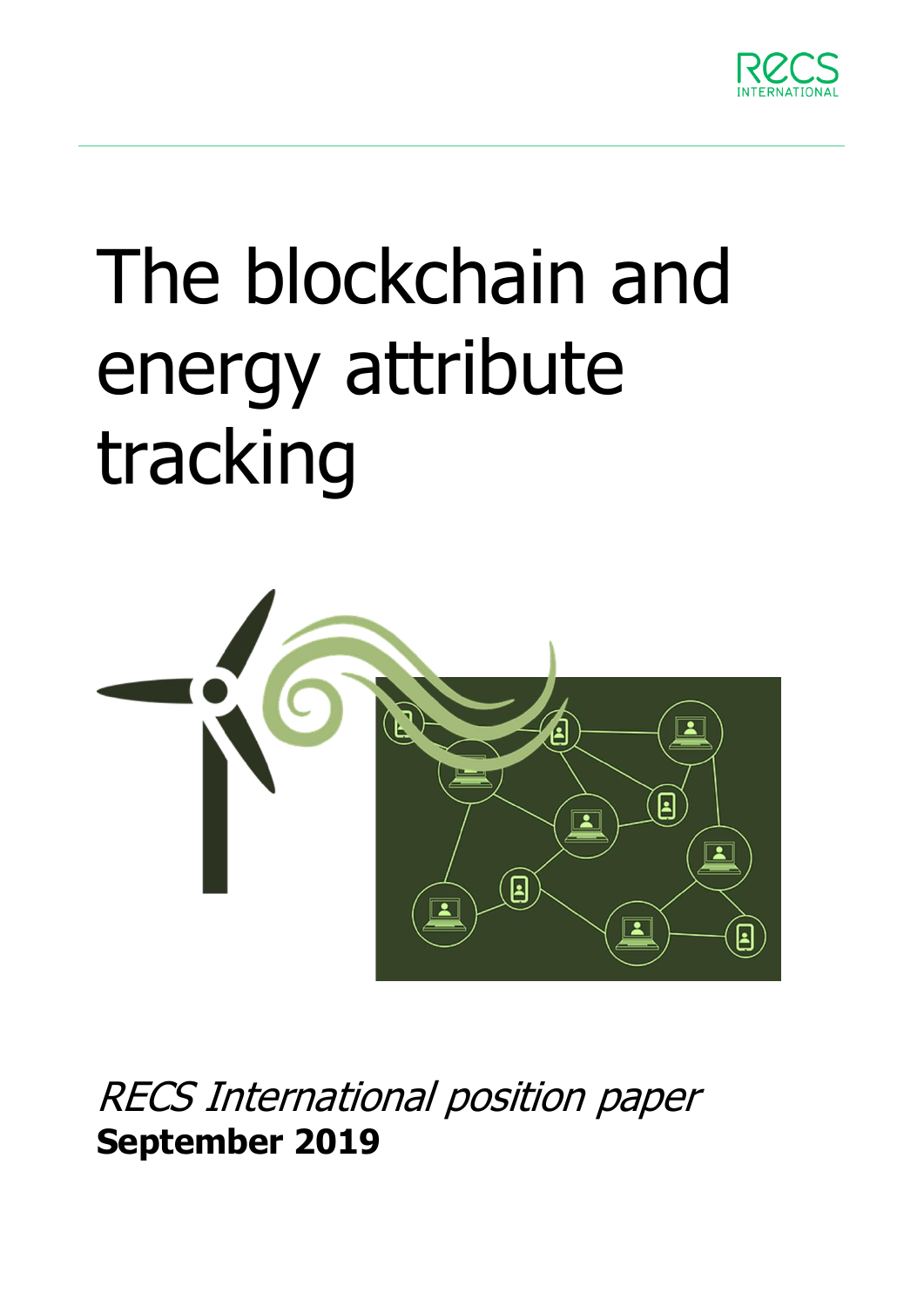

2/9

### **Introduction and background**

The role that distributed ledger technologies, commonly known as blockchains, can play in the tracking of energy attributes, either alongside or in competition with established systems remains unclear. Will blockchains enhance attribute tracking and drive it to new heights? Or will their promise fade as market players continue to rely on the proven success of established systems?

If blockchain technologies can facilitate energy attribute tracking by helping to make the necessary infrastructure cheaper, more efficient, more transparent and more secure, and thereby create more value for market participants and producers while creating more clarity for end-users, they could well be embraced by the existing renewable energy industry. To be accepted, blockchain projects have to prove they can meet existing policy and legislative requirements before they can play a mainstream role. While not perfect, existing tracking systems have already set a high standard and blockchain projects will have to prove they can make clear and concrete improvements to surpass existing standards before they become a leading mechanism for tracking the consumption of renewable energy across all of Europe.

The possible interactions between existing systems and blockchain projects are myriad. This document lists some of the background associated with energy attribute tracking, blockchain development in this area and the main claims being made by these standards.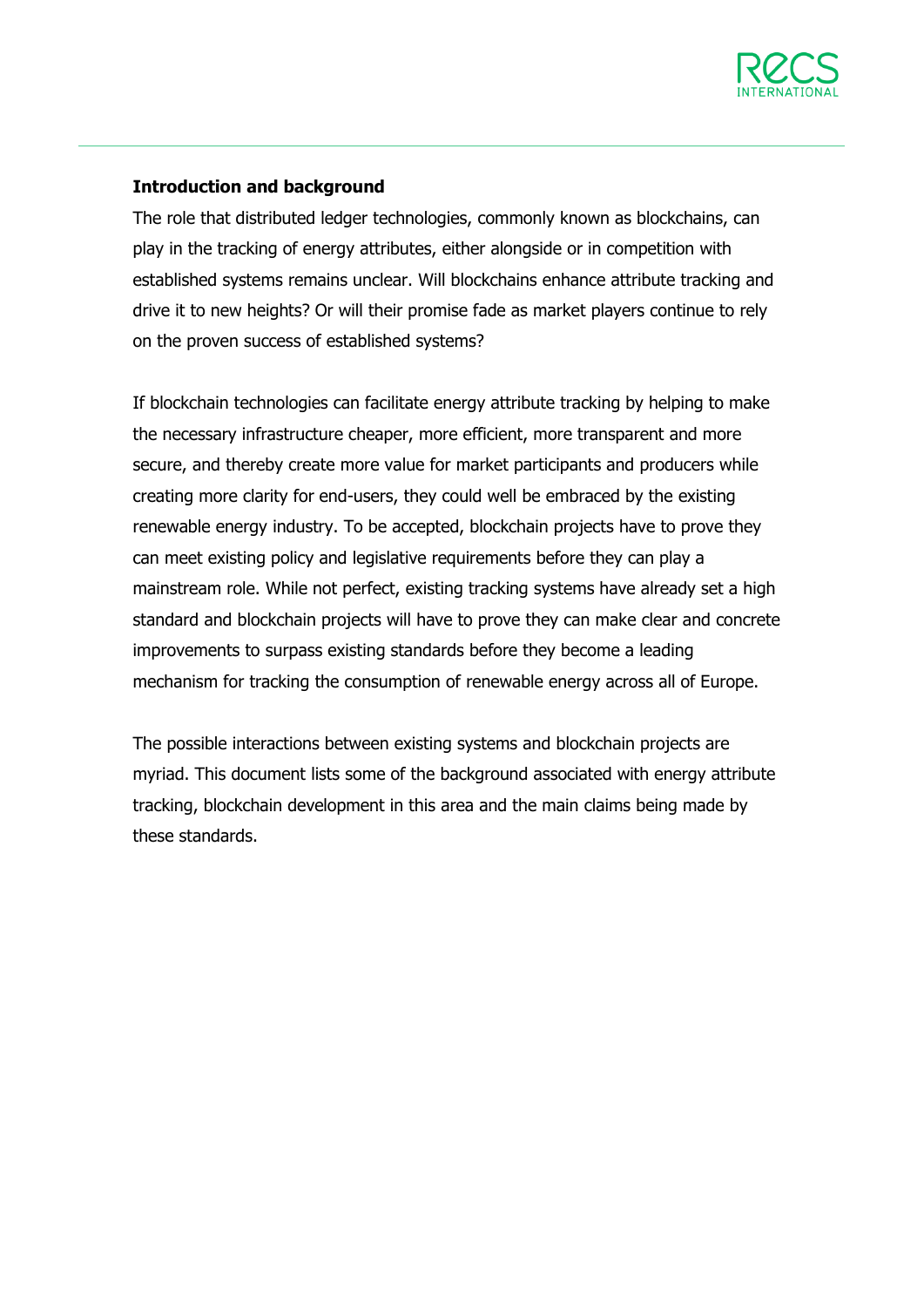

## **The basics: Energy attribute tracking**

At its core, the tracking of energy attributes is a very simple concept. Certificates are issued to renewable energy producers who then transfer them to customers who have chosen to consume renewables. Each certificate represents 1 unit of electricity (a megawatt hour of power transferred into the national grid). When the consumer cancels that certificate, they have the ability to prove the origin of the electricity they use. These certificates have different names in different places, but they all do the same job – providing consumers with factual information of where their power is generated, allowing them to make an informed choice about what kind of electricity they wish to consume. In Europe, Guarantees of Origin (GOs) are well established and are effectively regulated by the EU and its Member States, including through a new law which came into force at the end of 2018 (LINK: RECS art. 19 implementation guidance). North America has the Renewable Energy Certificate (REC) System. A rapidly growing number of other countries are passing legislation on the use of international REC standards such as the use of the International REC standard (I-REC Standard). The information about energy production is held in one central place and monitored by independent authorities.

### **The basics: Distributed ledger technologies**

Like energy attribute tracking, distributed ledger technologies (DLT) are also simple at heart. They are spreadsheets (ledgers) that are held, replicated, and synchronised on different nodes (computers). This means that they are verified by many different parties. Because they are distributed between computers the data is shared among all participants of the DLT and held in more than one place.

The best-known distributed ledger technologies are public ones, like those which support cryptocurrencies. Perhaps counterintuitively, the more public a DLT is the more secure it is. This is because in public ledgers the data can be held on more computers, reducing the risk of data loss, and can be verified by more users, increasing the verification of data.

More private, or permissioned, distributed ledgers grant permission to a limited number of users to work on them. This means that the data can be handled more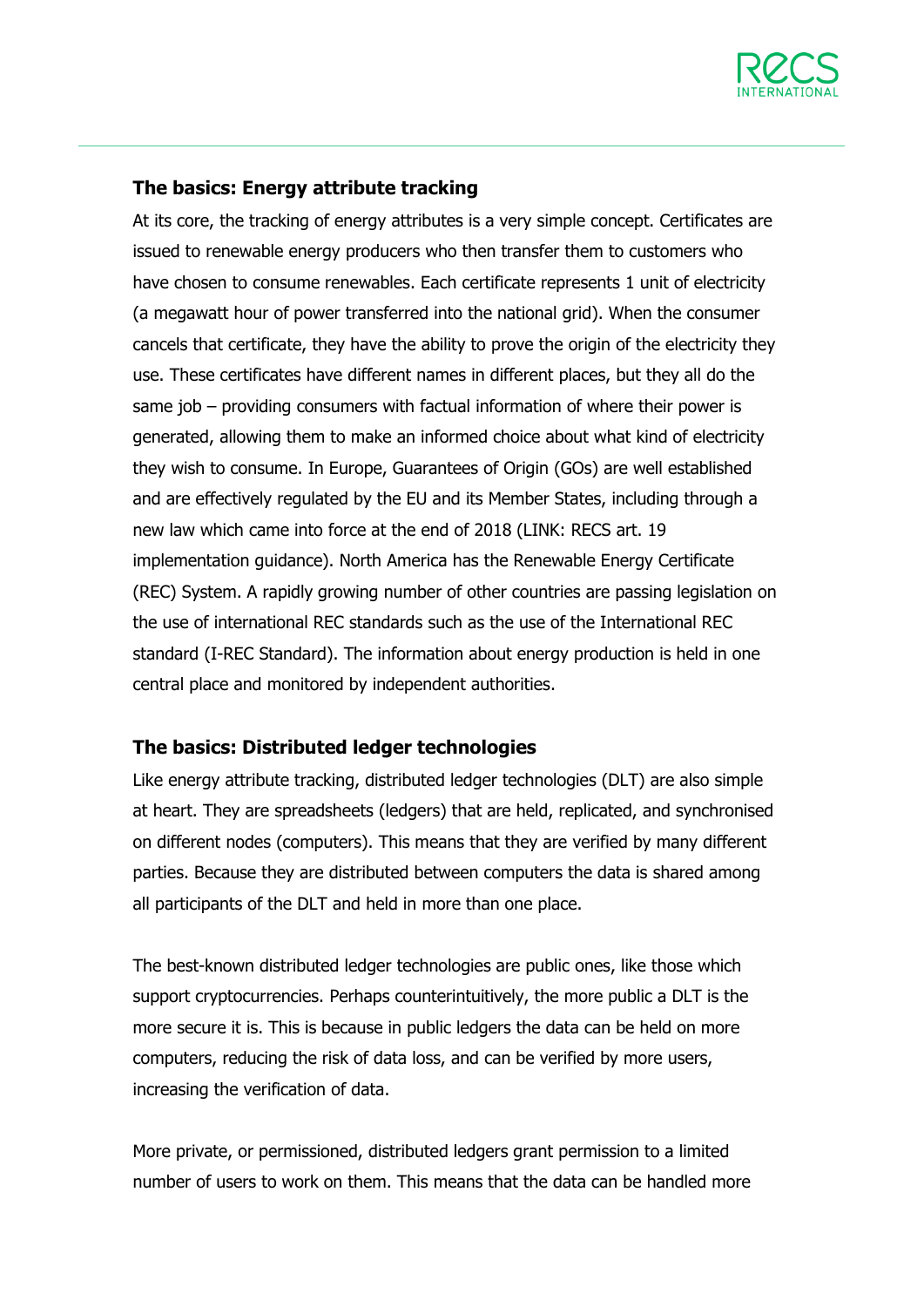

flexibly, even being corrected if necessary. However, it also reduces the transparency and security upon which distributed technology ledgers have made their name as there is not "neutral" external verification of the claims made. In the end blockchain is less about a process of creating data and is more about the way in which that data is stored.

## **Bringing attribute tracking and distributed ledgers together**

Both attribute tracking and distributed ledgers are based on simple concepts. But the following important differences need to be acknowledged.

- Energy attribute tracking like I-REC or the European GO system established by the EU Renewable Energy Directive maintain a wellestablished practices in the green power market, supported by law and/or rooted in industry standards. There are a number of respected organisations, like the CDP (formally Carbon Disclosure Project) and the World Resources Institute through their GHG-P guidelines, who issue extensive guidance for large corporate clients on how attribute tracking should be done.
- Furthermore, the use of attribute tracking certificates is typically overseen by national issuing bodies whose role is mandated by a national government (for example, a list of national issuing bodies in the EU can be seen here - www.aib-net.org/facts/eecsregistries/registries) In other words there are sources of respected guidance, independent monitors and central authorities who collectively act as the trusted guardians of the practice of energy attribute tracking.
- By contrast, distributed ledgers were designed to be decentralised. So while a private blockchain may have a central authority to issue the blocks, they lack the external scrutiny and support of established attribute tracking mechanisms. Instead blockchains rely on the effect of crowd surveillance to ensure the security and trustworthiness of the ledger.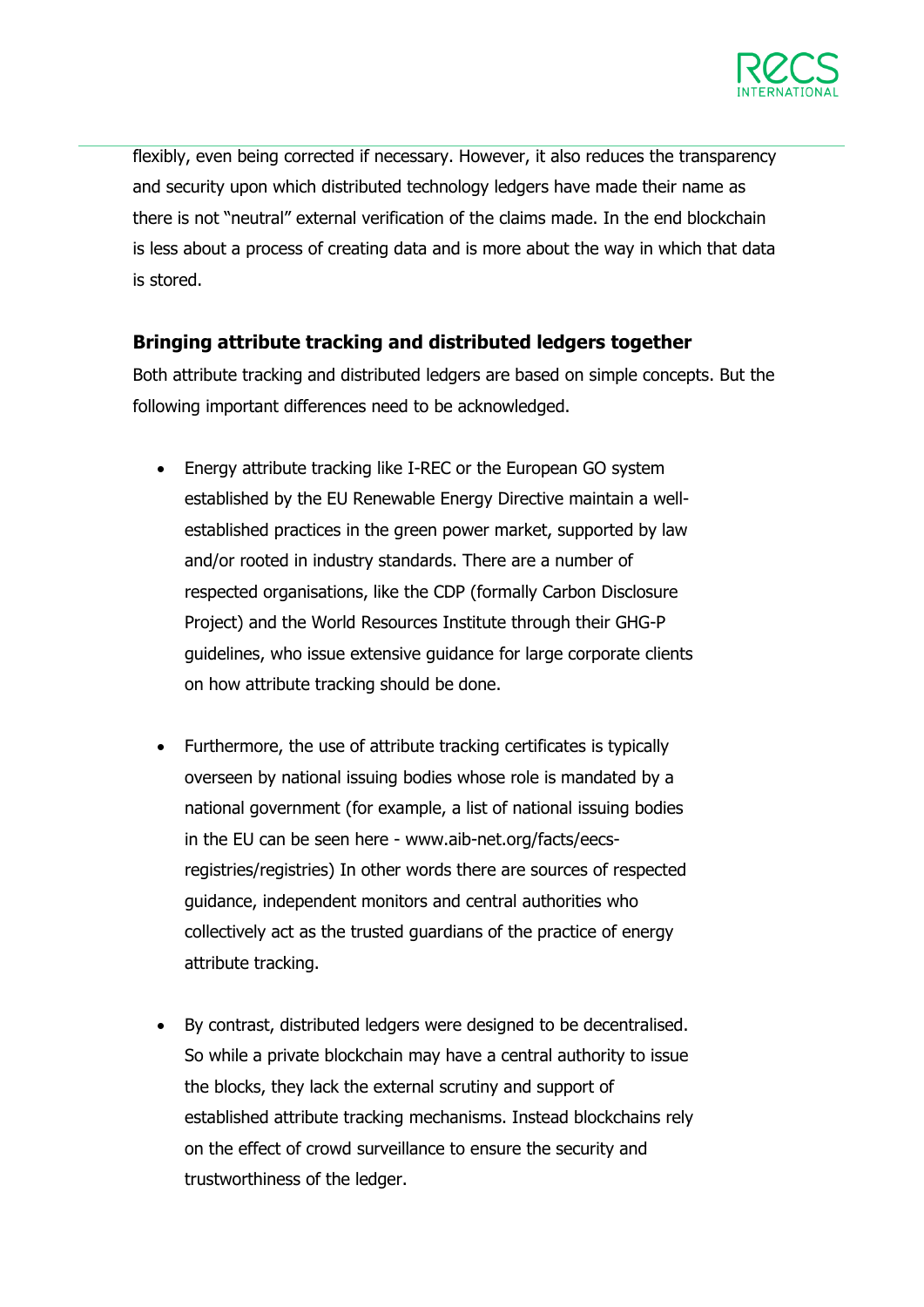

So can these two worlds, so similar in some ways and so different in others, come together to create a system that is more the sum of its parts? More specifically, and from the perspective of RECS International as a membership organisation representing the users of attribute tracking systems in the energy business, in which ways do DLT energy projects improve energy attribute tracking? To answer these questions RECS International studied a number of blockchain based energy attribute tracking projects before inviting them to answer a questionnaire and provide more detail in follow up phone interviews. Based on this analysis, RECS International considers that the interaction between of blockchain energy attribute tracking projects and existing systems will fall into three categories:

- 1. Cooperative and supporting of existing systems: could lower transaction costs and administrative barriers to attribute tracking while also providing more granular data to energy consumers on top of current registry systems.
- 2. In parallel to existing systems: could increase the risk of unregulated double counting or claiming of attributes.
- 3. Undermining of existing systems: could create confusion among consumers and risks undermining energy attribute tracking.

Each of these categories are set out in more detail below.

### 1. Cooperative and supporting

Blockchains that are cooperative and supporting of existing attribute tracking systems A number of distributed ledger attribute tracking projects are seeking to enhance the use of existing certificate schemes, rather than replace them. This is particularly the case in Europe where the recast Renewable Energy Directive (paragraph 19.8) states: "Where an electricity supplier is required to demonstrate the share or quantity of energy from renewable sources in its energy mix for the purposes of point (a) of Article 3(9) of Directive 2009/72/EC, it shall do so by using guarantees of origin". These projects are seeking, through different means, to become integrated within the existing GO system and to add granularity to it, particularly in terms of the time when a certified unit of power is produced and/or used. They have the potential to make attribute tracking easier and more cost efficient, while allowing established GO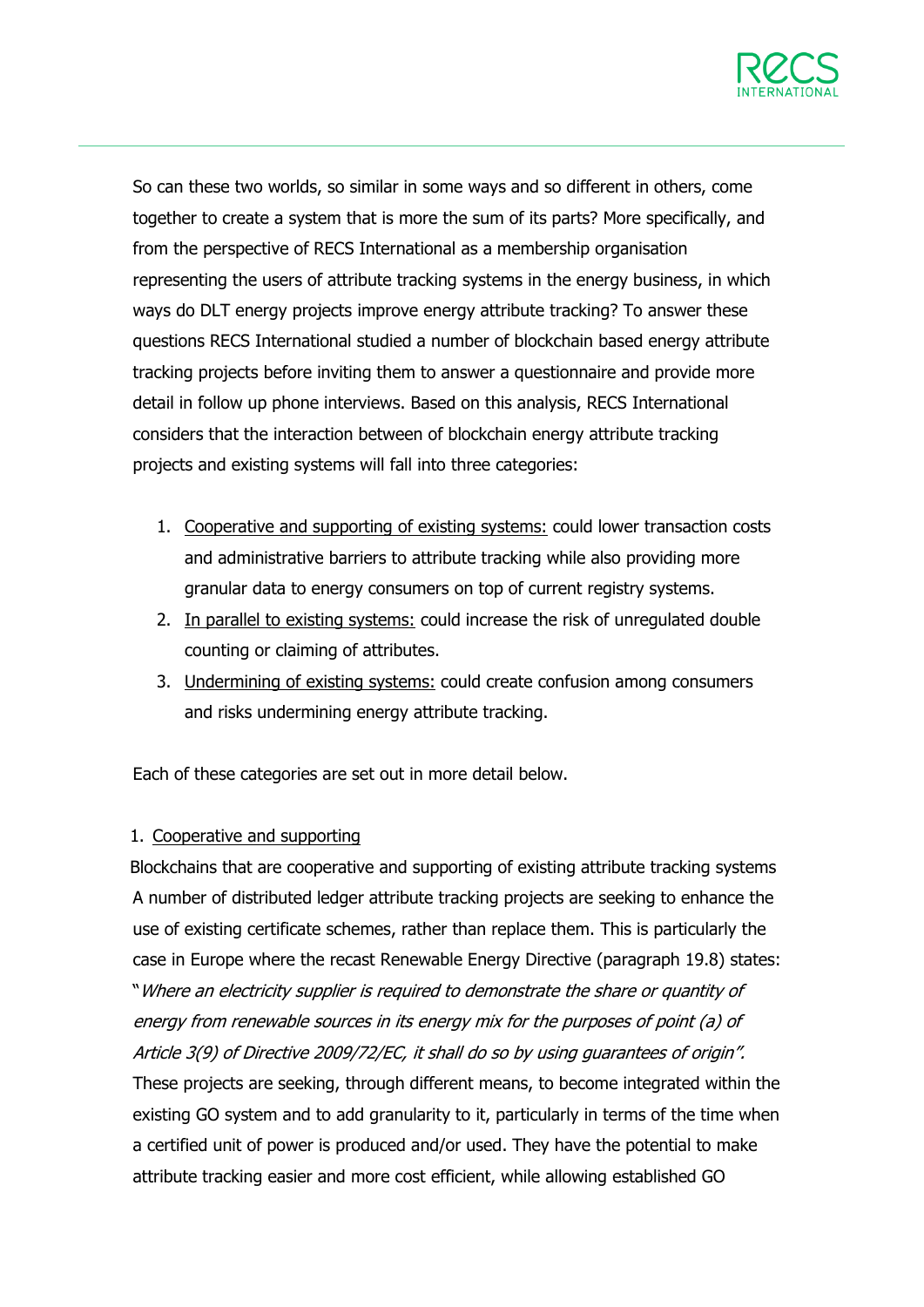

issuers to certify units of power smaller than 1 MWh (such as 1 kWh). in this way, such blockchain projects could also support the European Union's goal of promoting small producers and prosumer-concepts as well as peer-to-peer-trading

This aspect of DLT and energy attribute tracking could, if it can be shown to work, go beyond increased consumer control over the type of power they use, and extend it to increasing information over the amount of energy they use. By enabling real-time coordination of electricity supply and demand data consumers can choose to delay or defer their power use to a time when more renewables are producing for the grid. This does not directly link to attribute tracking using

certificates, and is more closely related to shaping demand to meet renewable supply. However, integrating this kind of real-time information to consumers, supported by integration with a certification scheme, in theory could open up new avenues for increasing renewable energy production through consumer demand, for example via information about the production time on the GO or smaller units of proof like kWh. The practical implications, however, are still to be seen.

Another aspect of increased granularity that integrating distributed ledgers and attribute tracking could provide is the use of location and congestion based network tariffs. This means that if you consume power that is produced more closely to you, and/or consume it at a time where there is spare capacity in the power grid, then you are placing less demands on the grid and should pay less for using it. This could encourage a more efficient use of the grid, and therefore a smaller grid overall which should decrease costs for everyone. Certified units of power that are traceable in near-real-time through distributed ledgers could support this development.

Many stakeholders focused on the development of renewable markets mention, however, that this increased granularity is not the main challenge, and that much of it is already available within the current attribute tracking systems. Instead, they note that a more important factor for many stakeholders is decreasing the disclosure period, or the accounting period, for with energy attribute certificates can be moved. Moving from a yearly energy accounting period to a monthly, daily or even hourly period would better reflect the real availability of resources on a seasonal scale and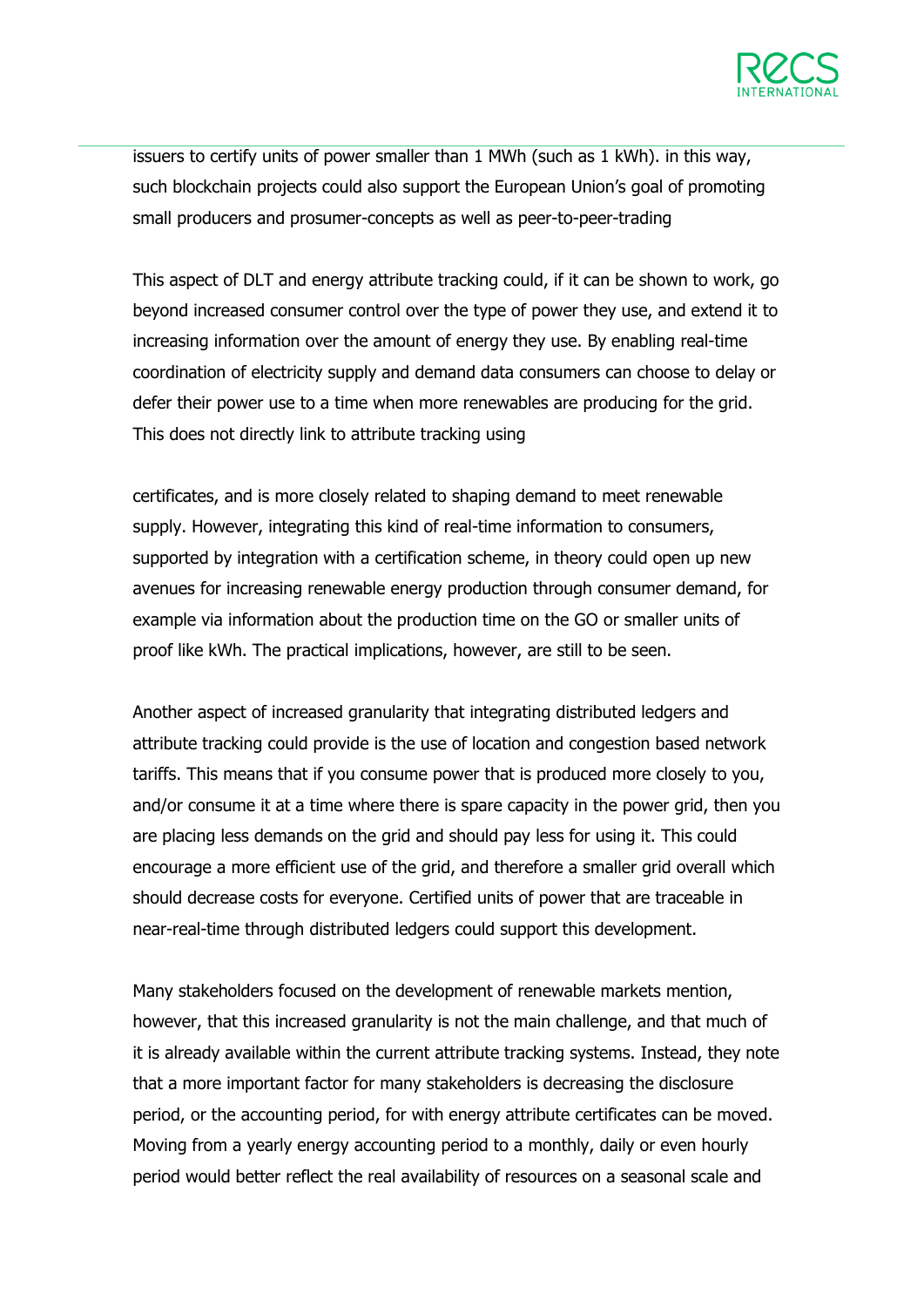

support in better price development in the EAC market. The concern remains that the focus on real-time information is prone to errors because of the inability to verify the data produced.

#### 2. Blockchains that run in parallel to existing attribute tracking systems

In contrast to the engaged and constructive approach, as described above, taken by some blockchain energy projects, others ignore the well-established systems and standards for attribute tracking and instead seek to reinvent the wheel. Not only can this create confusion that reduces trust in attribute tracking in general, it can go so far as to undermine the basic principles of using renewable energy certification schemes and renewable energy markets more broadly.

It is important that market players use recognised energy attribute tracking systems because this avoids the risk of different certificates being issued for the same unit of power. If a number of different certification schemes, including various public or private blockchains, were to grow in parallel there would be no way of avoiding double counting between the various systems.

The focus here is that all blockchain systems working in the renewable energy market will be creating the certificate on the back of a specific asset, the MWh of produced electricity. While most blockchains are themselves very secure unless they are associated with a nationally mandated system they are unable to guarantee that another "secure" blockchain is not also issuing certificates for the same asset, the MWh of physical generation. Without the link to a national system, blockchain projects lack a robust form of double coordination that avoids double counting. This could mean that consumers trust the certificates they receive for their power less and less, and move away from renewable markets - whether blockchain based or otherwise - due to a lack of standardization.

Even more important is that any attribute tracking scheme follows the basic and established principle of a certificate being issued for the power that is produced, transferred from producer to consumer, and cancelled for the power that is used. Some blockchain energy tracking schemes promote the idea of the certificates being used as a cryptocurrency, that can be transferred in an ongoing way without being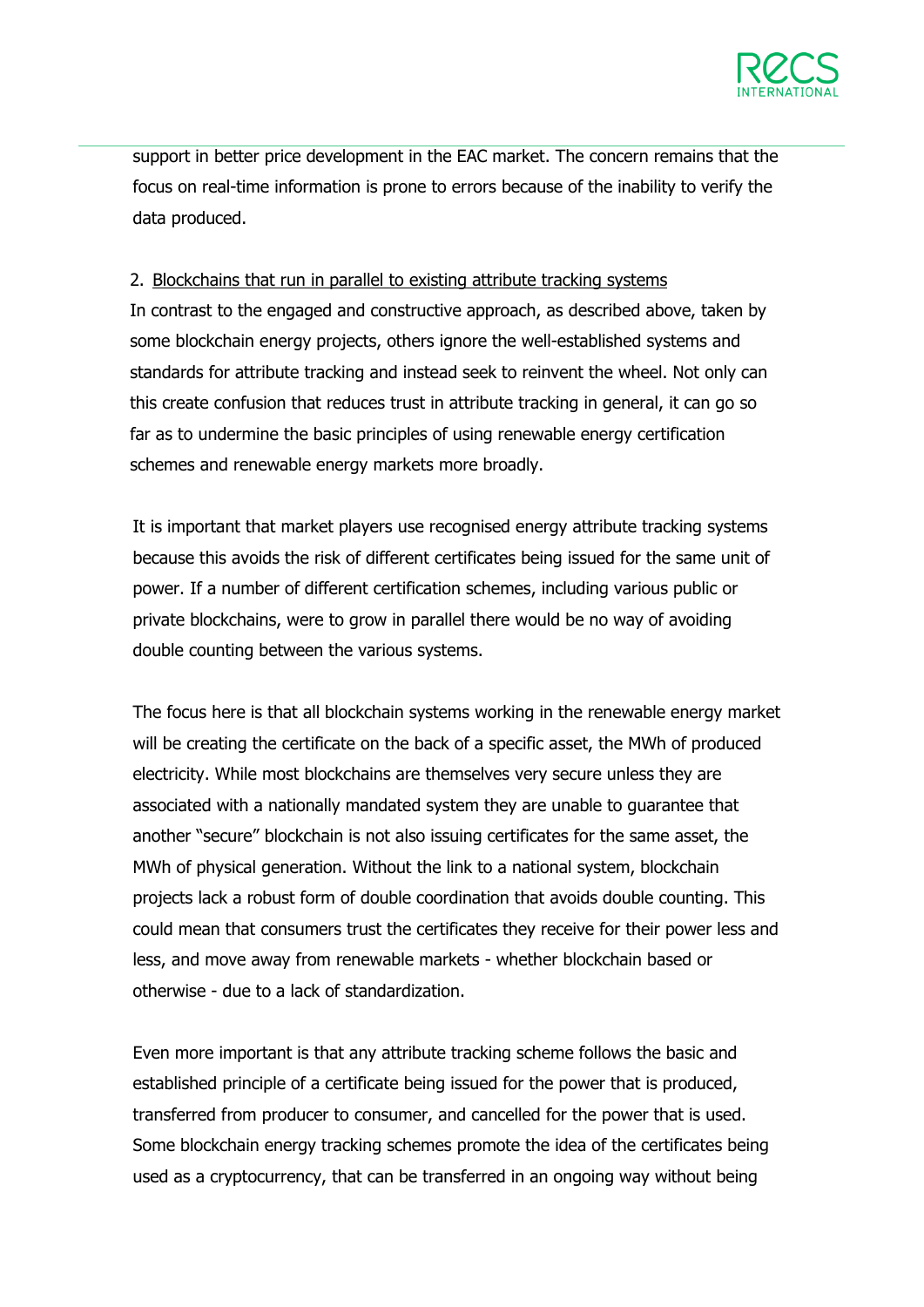

cancelled. This completely undermines energy attribute tracking, and the concept that MWh are consumed, as it gives the attribute a life of its own, separate to the underlying asset, the power that being certified. Attribute tracking then becomes a fig leaf for cryptocurrency development – which is clearly unacceptable to those dedicated to the effective tracking of energy and the development of markets for renewable electricity.

3. Blockchain projects that undermine existing attribute tracking systems In terms of security and reliability of data, there is limited scope for blockchain projects to improve on the existing practices of GO systems and registries that are held accountable by national authorities. This is because, as mentioned above, the blockchains being used in energy attribute tracking systems are not the hyper-secure public chains made famous by Bitcoin. They are private chains that are only open to a limited number of users and which are therefore not intrinsically more secure than other, more traditional, databases.

These private, sometimes known as protected, chains are not held on many different nodes and so benefit less from the distribution and replication of the data across computers. Also, they are not immutable in they way that public chains are. Instead they can be verified and modified, if necessary, by users. This means that is no "trusted" and/or "neutral" control of attribute tracking by auditors outside the private chain. This is particularly problematic because attribute tracking blockchains have to be editable as data from meters is not always infallible and may have to be reconciled with reality after the fact.

Most current GO systems are owned or regulated by the same entities that regulate the physical delivery of power through the grid. These organizations have a critical central function and we trust them to keep our lights on. It is logical that these are the same organizations to be trusted with the attributes linked to that underlying power. Therefore, as and when blockchain projects claim to be more secure than established systems they undermine those systems and reduce consumer confidence in established forms of attribute tracking. This could posing a serious threat to renewable energy markets, which depend on effective tracking systems that all market players can rely on.